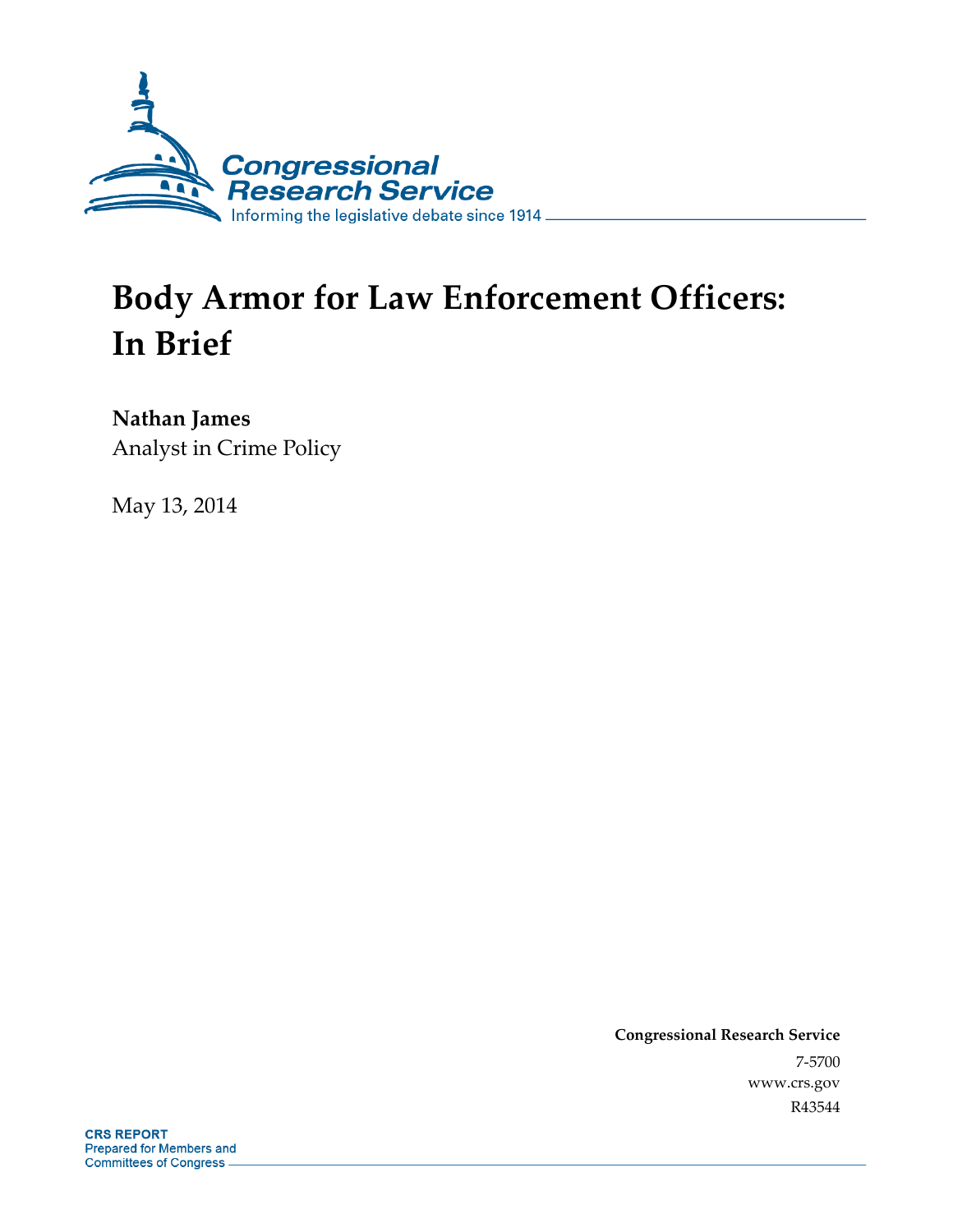## **Summary**

Firearms are one of the leading causes of deaths for law enforcement officers feloniously killed in the line of duty. Since FY1999, Congress has provided funding to state and local law enforcement agencies to help them purchase armor vests for their officers. The Matching Grant Program for Law Enforcement Armor Vests (hereinafter, "BPV program") provides grants to state, local, and tribal governments to purchase armor vests for use by law enforcement officers and court officers. The BPV program was first authorized by the Bulletproof Vest Partnership Grant Act of 1998 (P.L. 105-181). It has been subsequently reauthorized four times. The most recent reauthorization expired in FY2012. Since FY1999, appropriations for the program have generally been between \$25 million and \$30 million, with the exception of FY2012 and FY2013, when appropriations were less than \$23 million.

Congress is considering legislation that would reauthorize the BPV program. S. 933, the Bulletproof Vest Partnership Grant Program Reauthorization Act of 2013, would, among other things, reauthorize appropriations for the program at \$15 million for FY2014 and FY2015 and \$30 million per fiscal year for FY2016-FY2018.

Armor vests can only save lives when they are actually worn. Data from the Bureau of Justice Statistics indicate that an increasing percentage of police departments and sheriffs' offices have instituted "mandatory wear" policies. Several factors can affect whether a law enforcement officer will wear an armor vest. Safety concerns are the most significant, followed by whether the officer's department has a mandatory wear policy. Comfort and fit are also a factor.

While armor vests can only save lives when they are worn, there is also a limit on how long they can be worn and still be effective. No definitive data exist on how long an armor vest will last before it needs to be replaced. Many manufacturers offer a five-year warranty on their vests, but this is not necessarily indicative of their useful lifespan. The age of an armor vest alone does not cause its ballistic resistance to deteriorate. Vest care and maintenance have been shown to have a greater impact than age.

Similarly, no definitive data exist on the number of law enforcement officers whose lives have been saved by vests paid for, in part, with funds from the BPV program. A frequently cited statistic is that armor vests have saved the lives of more than 3,000 law enforcement officers over the past 30 years, but it is not known how many of those vests were purchased in part with funds from the BPV program.

While there is no such thing as a totally bulletproof vest, research has shown that armor vests do save lives. The risk of dying from a gunshot wound to the torso is 3.4 times higher for law enforcement officers who do not wear armor vests.

As Congress considers legislation to reauthorize the BPV program, policy makers may consider several issues, including (1) what role the federal government should play, if any, in providing armor vests for state and local law enforcement, (2) whether Congress should rescind deobligated balances from the BPV program, (3) whether Congress should invest in developing new technology for armor vests, and (4) whether Congress should require law enforcement agencies to provide training on the care and maintenance of body armor as a condition of receiving funding under the BPV program.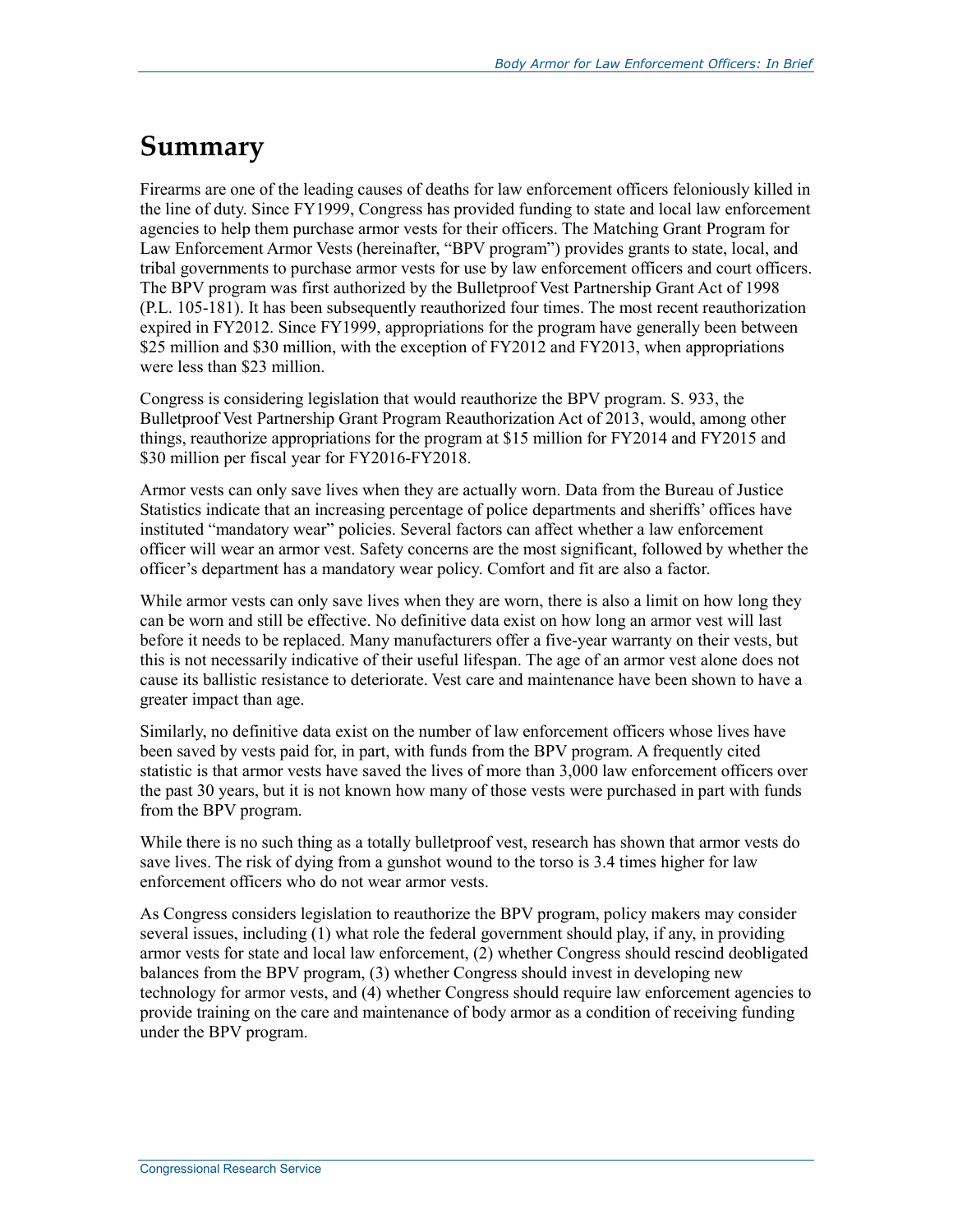## **Contents**

| Bulletproof Vest Partnership Grant Program Reauthorization Act of 2013 (S. 933) 3 |  |
|-----------------------------------------------------------------------------------|--|
|                                                                                   |  |
|                                                                                   |  |
|                                                                                   |  |
|                                                                                   |  |
|                                                                                   |  |

### **Figures**

| Figure 1. Law Enforcement Officers Feloniously Killed in the Line of Duty Who Were   |  |
|--------------------------------------------------------------------------------------|--|
|                                                                                      |  |
| Figure 2. Location of Fatal Wound for Law Enforcement Officers Killed with a Firearm |  |
|                                                                                      |  |

#### **Tables**

| Table 1. Authorized and Appropriated Funding for the Matching Grant Program for Law |  |
|-------------------------------------------------------------------------------------|--|
|                                                                                     |  |

#### **Contacts**

|--|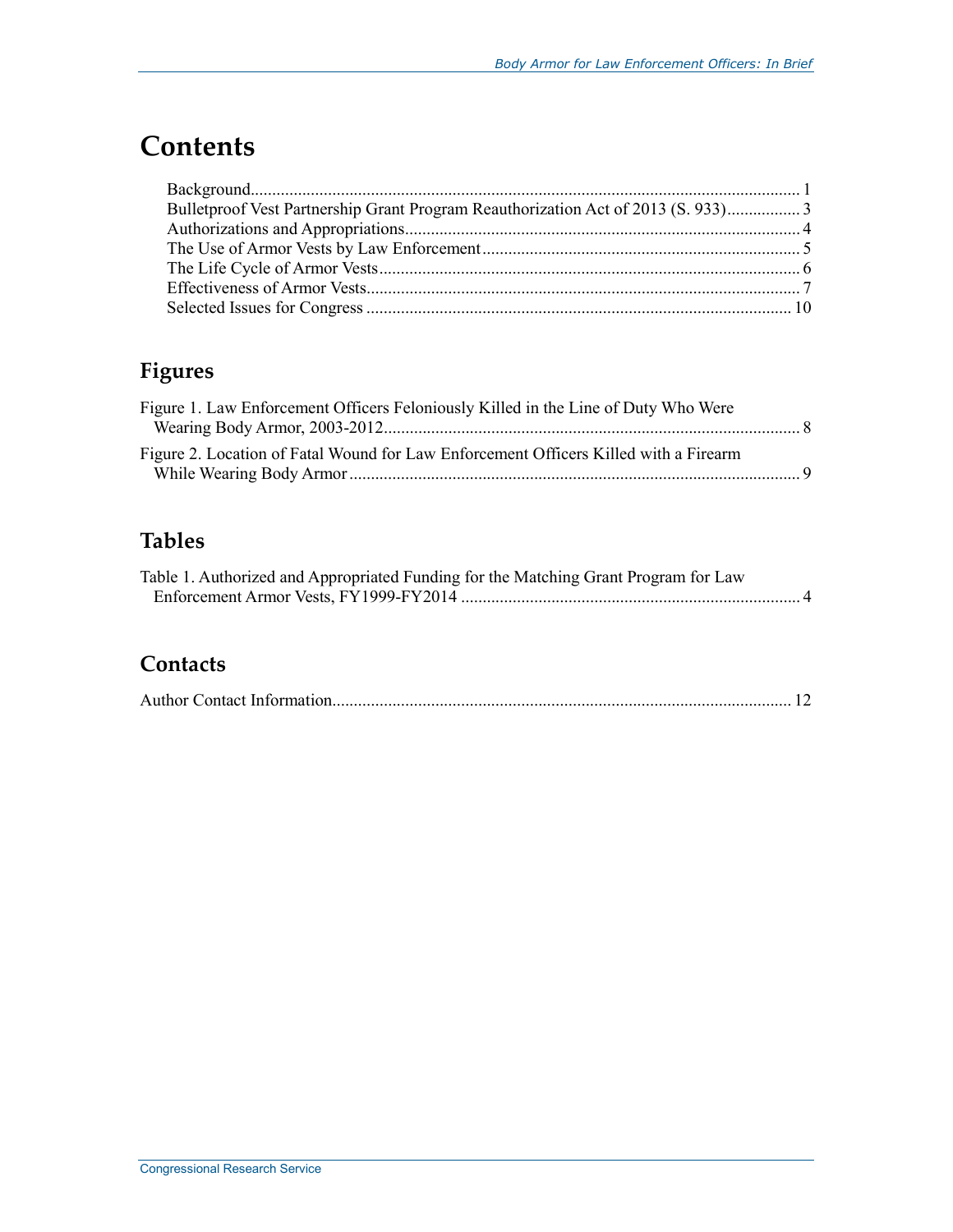irearms are one of the leading causes of deaths for law enforcement officers feloniously killed in the line of duty. According to data published by the Federal Bureau of Investigation (FBI), approximately 92% of the 535 non-federal law enforcement officers Felonious are one of the leading causes of deaths for law enforcement officers felonious killed in the line of duty. According to data published by the Federal Bureau of Investigation (FBI), approximately 92% of the 535 no enforcement officers who are shot in the torso are more likely to die as a result of their injury than if they are not wearing a vest.<sup>2</sup>

Since FY1999, Congress has provided funding to state, local, and tribal law enforcement agencies to help them purchase armor vests for their officers through the Matching Grant Program for Law Enforcement Armor Vests (also referred to as the Bulletproof Vest Partnership Initiative, hereinafter "the BPV program").

Congress is considering legislation that would reauthorize the program through FY2018. S. 933, the Bulletproof Vest Partnership Grant Program Reauthorization Act of 2013, would, among other things, reauthorize the BPV program until FY2018. The bill was introduced on May 13, 2013, and was reported by the Senate Judiciary Committee on August, 1, 2013.

This report provides an overview of the BPV program. It also provides a discussion of

- data on law enforcement agencies that require their officers to wear armor vests while on duty,
- research on why officers may choose to wear armor vests,
- research on the life cycle for armor vests,
- data on the use of body armor by law enforcement officers who were killed with a firearm, and
- research on the effectiveness of armor vests.

The report concludes with a survey of congressional issues policy makers might consider when debating legislation to reauthorize the BPV program.

#### **Background**

The BPV program was first authorized by the Bulletproof Vest Partnership Grant Act of 1998 (P.L. 105-181). The BPV program provides grants to state, local, and tribal governments to help purchase armor vests for use by law enforcement officers and court officers. Grants under the program cannot pay for more than 50% of the cost of purchasing a new armor vest.

The Bureau of Justice Assistance (BJA), starting with FY2011 grant awards, required all law enforcement agencies applying for funding under the BPV program to have a "mandatory wear" policy in effect. The BJA put this requirement into place as a way to reduce line of duty deaths and to ensure that armor vests purchased with funds provided by the program are used.<sup>3</sup>

<sup>1</sup> <sup>1</sup> U.S. Department of Justice, Federal Bureau of Investigation, *Law Enforcement Officers Killed and Assaulted, 2012*, Table 27, http://www.fbi.gov/about-us/cjis/ucr/leoka/2012/tables/table\_27\_leos\_fk\_type\_of\_weapon\_2003-2012.xls.

<sup>2</sup> Tom LaTourrette, "The Life-Saving Effectiveness of Body Armor for Police Officers," *Journal of Occupational and Environmental Hygiene*, vol. 7 (2010), pp. 557-562.

<sup>3</sup> U.S. Department of Justice, Office of Justice Programs, Bureau of Justice Assistance, *Updated Frequently Asked*  (continued...)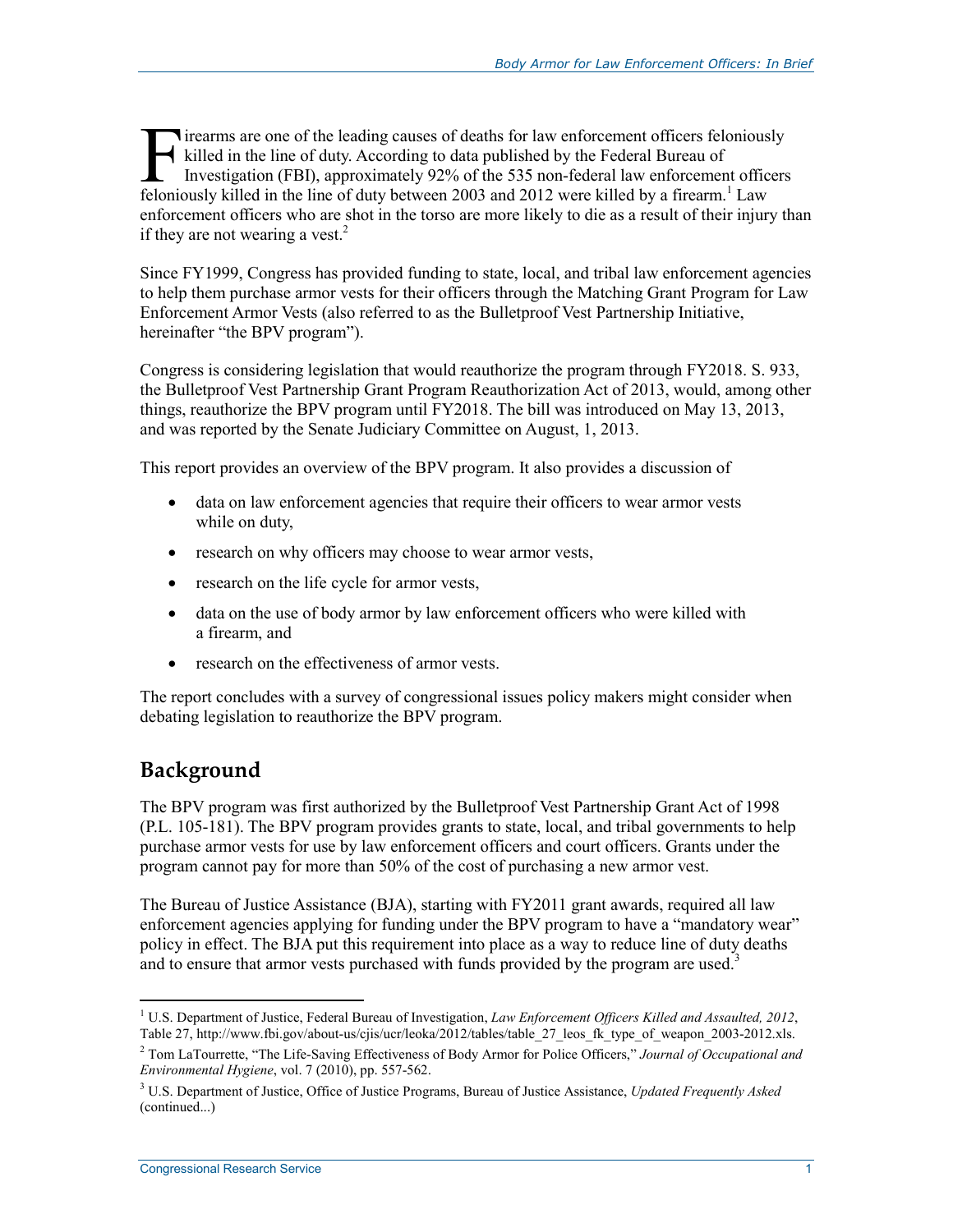Armor vests purchased by law enforcement agencies with BPV program funds must comply with standards published by the National Institute of Justice (NIJ).<sup>4</sup> The NIJ has set voluntary body armor standards since 1972.<sup>5</sup> The NIJ's performance standards classify body armor by levels of ballistic performance.<sup>6</sup> At any performance level, NIJ's standards require that the bullet does not perforate the body armor and that it protects against blunt trauma. The NIJ also administers a program to test commercially available body armor for compliance with the NIJ's performance standards to make sure the armor works as expected.<sup>7</sup> In order for a piece of body armor to be certified as compliant by the NIJ, the manufacturer must register with the NIJ's compliance testing program, submit an armor model sample to a NIJ-approved laboratory for testing, agree to a period of follow-up inspection and testing,  $\delta$  and declare a period of ballistics warranty.

Current law specifies the minimum and maximum amounts law enforcement agencies can receive under the program.<sup>9</sup> No state, *together with* other grantees in the state (other than Indian tribes), can receive less than 0.5% of the annual appropriation, unless all eligible applications have been funded.<sup>10</sup> No state, unit of local government, or Indian tribe can receive more than 5% of the annual appropriation. No state, *together with* the other grantees in the state, may receive more than 20% of the annual appropriation.

Funding under the program is required to be awarded to each qualifying unit of local government with a population of less than 100,000. Remaining funds can be awarded to other jurisdictions.<sup>11</sup>

Current law also allows the BJA to give preferential consideration to law enforcement agencies applying for grants under the following circumstances: $^{12}$ 

1

 $11$  42 U.S.C. §3796ll(g).

<sup>(...</sup>continued)

*Questions (FAQs) for the BVP Program Mandatory Wear Requirement*, April 1, 2014, http://ojp.gov/bvpbasi/docs/ FAQsBVPMandatoryWearPolicy.pdf.

<sup>4</sup> Under the authorizing legislation for the BPV program, "armor vest" is defined as "body armor, no less than Type I, which has been tested through the voluntary compliance testing program operated by the National Law Enforcement and Corrections Technology Center of the National Institute of Justice (NIJ), and found to meet or exceed the requirements of NIJ Standard 0101.03, or any subsequent revision of such standard; or ... body armor that has been tested through the voluntary compliance testing program, and found to meet or exceed the requirements of NIJ Standard 0115.00, or any revision of such standard." 42 U.S.C. §3796ll-2(1).

<sup>5</sup> U.S. Department of Justice, Office of Justice Programs, National Institute of Justice, *Body Armor Performance Standards*, http://www.nij.gov/topics/technology/body-armor/Pages/standards.aspx.

<sup>&</sup>lt;sup>6</sup> Body armor is classified in one of five categories: Type IIA, Type II, Type IIIA, Type III, and Type IV. The higher the classification type the greater the level of protection it provides. For example, an armor vest classified as Type III would protect against a larger caliber bullet than an armor vest classified as Type II. See, U.S. Department of Justice, Office of Justice Programs, *Ballistic Resistance of Body Armor, NIJ Standard-0101.06*, NCJ 223054, July 2008, https://www.ncjrs.gov/pdffiles1/nij/223054.pdf.

<sup>7</sup> U.S. Department of Justice, Office of Justice Programs, National Institute of Justice, *Body Armor Compliance Testing*, http://www.nij.gov/topics/technology/body-armor/Pages/testing.aspx.

<sup>&</sup>lt;sup>8</sup> The NIJ conducts follow-up inspection and testing of certified body armor. Manufacturers that produce NIJ-certified body armor are subject to six follow-up inspections and testing over a five-year period. The follow-up inspection and testing consists of inspections of recently manufactured body armor to determine whether it is constructed in the same way as the original samples and follow-up ballistic testing.

<sup>&</sup>lt;sup>9</sup> 42 U.S.C. §3796ll(d) and (e).

<sup>&</sup>lt;sup>10</sup> The minimum allocation for the U.S. Virgin Islands, American Samoa, Guam, and the Northern Mariana Islands is 0.25%.

 $12$  42 U.S.C. §3796ll(c).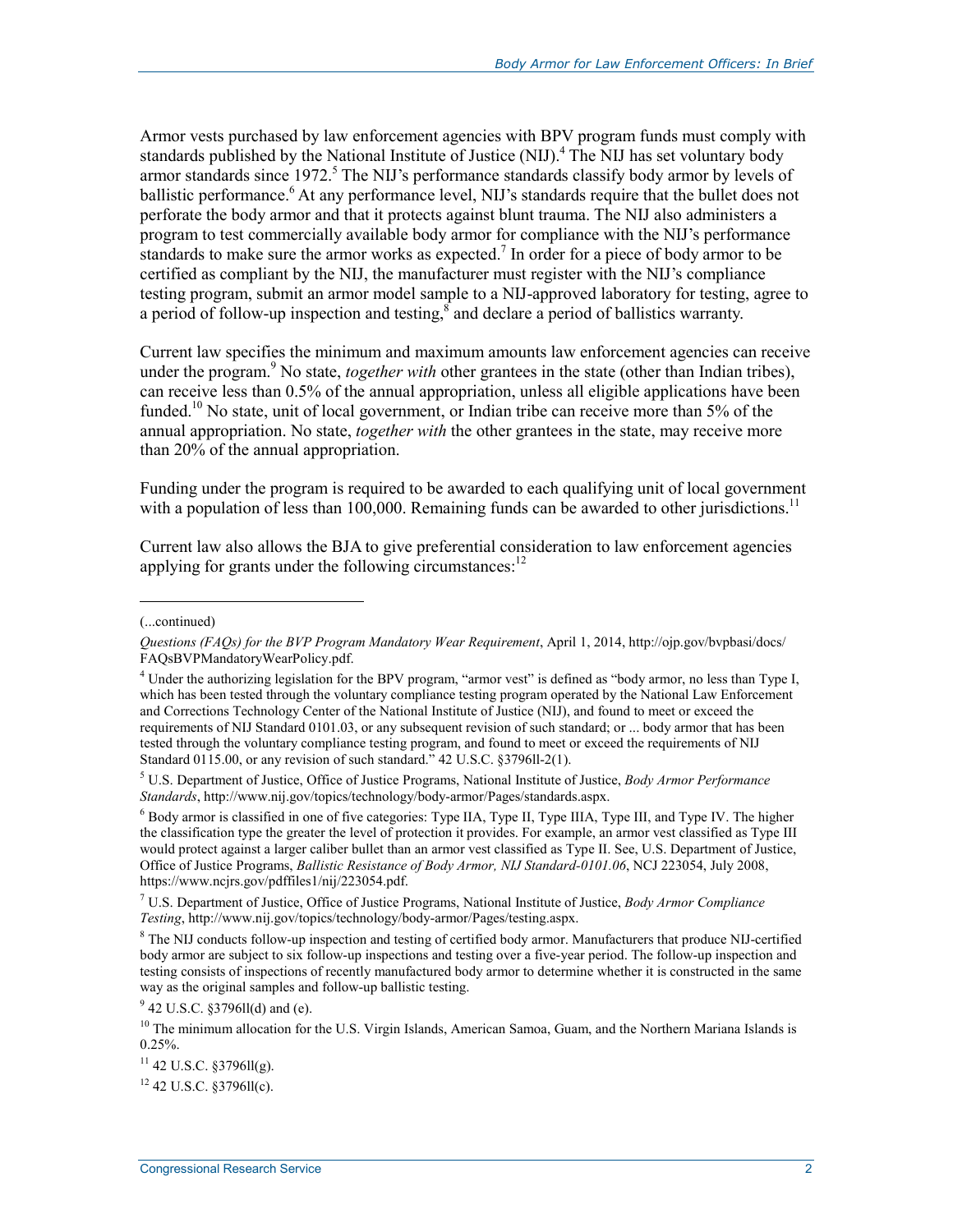- the agency has the greatest need for armor vests based on the percentage of law enforcement officers in the department who do not have access to a vest;
- the agency has, or will institute, a mandatory wear policy that requires on-duty law enforcement officers to wear armor vests whenever feasible:<sup>13</sup> and
- the agency has a violent crime rate at or above the national average as determined by the FBI; or
- the agency has not received a grant under the Edward Byrne Memorial Justice Assistance Grant  $(JAG)$  program.<sup>14</sup>

According to the BJA, since 1999, the Bulletproof Vest Partnership Initiative has awarded a total of \$375 million in grants to purchase approximately 1.1 million armor vests (as of December  $2013$ ).<sup>15</sup>

State and local governments can also use funds they receive under the JAG program to purchase armor vests for law enforcement officers.<sup>16</sup> However, state and local governments cannot use JAG funds to cover the match requirement under the BPV program.<sup>17</sup>

#### **Bulletproof Vest Partnership Grant Program Reauthorization Act of 2013 (S. 933)**

Congress is considering legislation that would reauthorize the BPV program. S. 933, the Bulletproof Vest Partnership Grant Program Reauthorization Act of 2013, would reauthorize appropriations for the program at \$15 million for each of FY2014 and FY2015 and \$30 million each fiscal year for  $\frac{1}{2016}$ -FY2018.<sup>18</sup> In addition, the bill would rescind any previously appropriated funds for the program that are not expended by the end of  $FY2015$ .<sup>19</sup> The bill would

1

<sup>&</sup>lt;sup>13</sup> As noted above, the BJA made this requirement mandatory for all grantees who apply for funding after FY2011.

<sup>&</sup>lt;sup>14</sup> Current law makes reference to "the Local Law Enforcement Block Grant program described under the heading 'Violent Crime Reduction Programs, State and Local Law Enforcement Assistance' of the Departments of Commerce, Justice, and State, the Judiciary, and Related Agencies Appropriations Act, 1998 (Public Law 105–119)." However, 42 U.S.C. §3750(b) states that "[a]ny reference in a law, regulation, document, paper, or other record of the United States to ... the Local Government Law Enforcement Block Grants program, shall be deemed to be a reference to [the JAG program]."

<sup>15</sup> U.S. Department of Justice, Office of Justice Programs, Bureau of Justice Assistance, *Bulletproof Vest Partnership/Body Armor Safety Initiative*, http://ojp.gov/bvpbasi/home.html.

 $<sup>16</sup>$  JAG provides funding to state, local, and tribal governments for state and local initiatives, technical assistance,</sup> training, personnel, equipment, supplies, contractual support, and criminal justice information systems in one or more of seven program purpose areas.<sup>16</sup> The program purpose areas are  $(1)$  law enforcement programs;  $(2)$  prosecution and court programs; (3) prevention and education programs; (4) corrections and community corrections programs; (5) drug treatment and enforcement programs; (6) planning, evaluation, and technology improvement programs; and (7) crime victim and witness programs (other than compensation). For more information on the JAG program see CRS Report RS22416, *Edward Byrne Memorial Justice Assistance Grant (JAG) Program*, by Nathan James.

<sup>17</sup> U.S. Department of Justice, Office of Justice Programs, Bureau of Justice Assistance, *Edward Byrne Memorial Justice Assistance Grant (JAG) Program, Frequently Asked Questions*, updated May 2014, p. 11, https://www.bja.gov/ Funding/JAGFAQ.pdf.

<sup>&</sup>lt;sup>18</sup> A related bill, H.R. 988, the Bulletproof Vest Partnership Grant Act of 2013, would extend the current authorization of \$50 million per fiscal year to FY2017.

<sup>&</sup>lt;sup>19</sup> The bill would define "previously appropriated funds" as (1) any funding appropriated for the program for FY1999-FY2012, and (2) funds that were available for expenditure on the date of enactment of the act, but which have not been (continued...)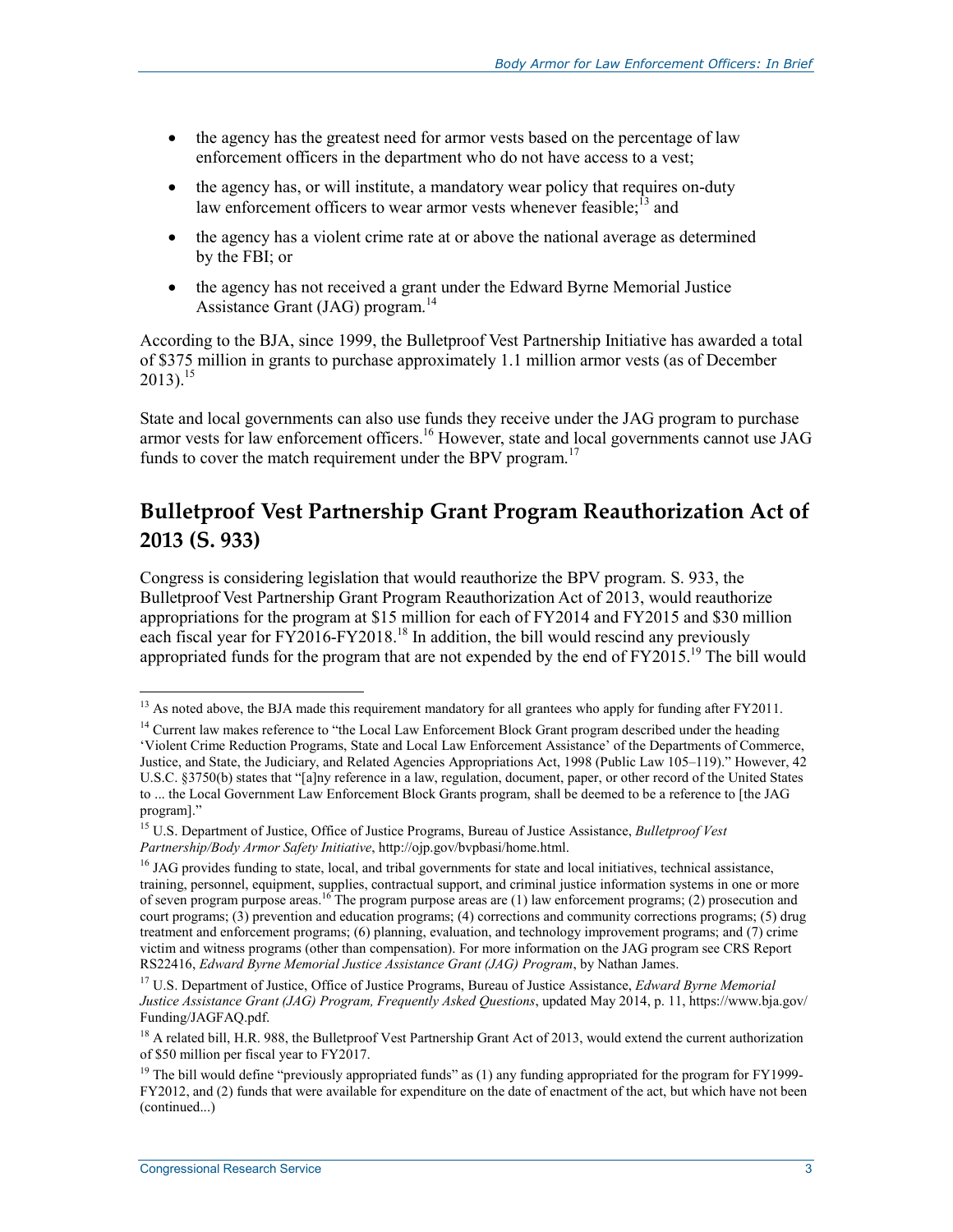prohibit grantees under the program from using any other federal funding to meet the matching requirement under the program. The bill would require grantees that use JAG funds to purchase body armor to have a mandatory wear policy in place, only purchase armor vests that meet the requirements of the BPV program, and purchase armor vests that meet the performance standards established by the BJA.<sup>20</sup> The bill would also allow preference to be given to applicants under the program that provide armor vests to law enforcement officers that are uniquely fitted for the officer, including vests uniquely fitted to individual female law enforcement officers.

#### **Authorizations and Appropriations**

The BPV program was first authorized by the Bulletproof Vest Partnership Grant Act of 1998  $(PL. 105-181).$ <sup>21</sup> The act initially authorized \$25 million per fiscal year for the grant program for FY1999 to FY2001. The Bulletproof Vest Partnership Grant Act of 2000 (P.L. 106-517) authorized appropriations for the program of \$50 million per fiscal year for FY2002-2004. This authorization of appropriations was extended by the State Justice Institute Reauthorization Act of 2004 (P.L. 108-372), the Violence Against Women and Department of Justice Reauthorization Act of 2005 (P.L. 109-162), and the Bulletproof Vest Partnership Grant Act of 2008 (P.L. 110-421). The authorization for the program expired at the end of FY2012.

As shown in **Table 1**, in the early years of the program Congress appropriated the full amount authorized (Congress actually appropriated more than was authorized for FY2001). From FY2002 to FY2012, Congress appropriated approximately 50-60% of the amount authorized for the program. Congress has continued to fund the program even though authorized appropriations expired at the end of FY2012. However, appropriations for the BPV program over the past two fiscal years have been lower than in previous years.

#### **Table 1. Authorized and Appropriated Funding for the Matching Grant Program for Law Enforcement Armor Vests, FY1999-FY2014**

|                    | .                    |                      |
|--------------------|----------------------|----------------------|
| <b>Fiscal Year</b> | <b>Authorization</b> | <b>Appropriation</b> |
| 1999               | \$25,000             | \$25,000             |
| 2000               | 25,000               | 25,000               |
| 2001               | 25,000               | 25.444               |
| 2002               | 50,000               | 25.444               |

Authorizations and appropriations in thousands of dollars

(...continued)

 $\overline{a}$ 

expended, including funds that were previously obligated but undispersed.

<sup>20</sup> JAG grant recipients can use those funds to purchase armor vests for law enforcement, but there is no requirement *in law* for JAG funds to be used to purchase armor vests that are compliant with the conditions of the BPV program or for law enforcement agencies to have a mandatory wear policy in place if they use JAG funds to purchase armor vests. However, the BJA now requires JAG grant recipients to certify that they have a mandatory wear policy in place if they use JAG funds to purchase armor vests and to purchase vests that meet the NIJ's published standards for armor vests. See U.S. Department of Justice, Office of Justice Programs, Bureau of Justice Assistance, *Edward Byrne Memorial Justice Assistance Grant (JAG) Program, Frequently Asked Questions*, updated May 2014, p. 11, https://www.bja.gov/ Funding/JAGFAQ.pdf.

<sup>&</sup>lt;sup>21</sup> Currently codified at 42 U.S.C. §3796ll et seq.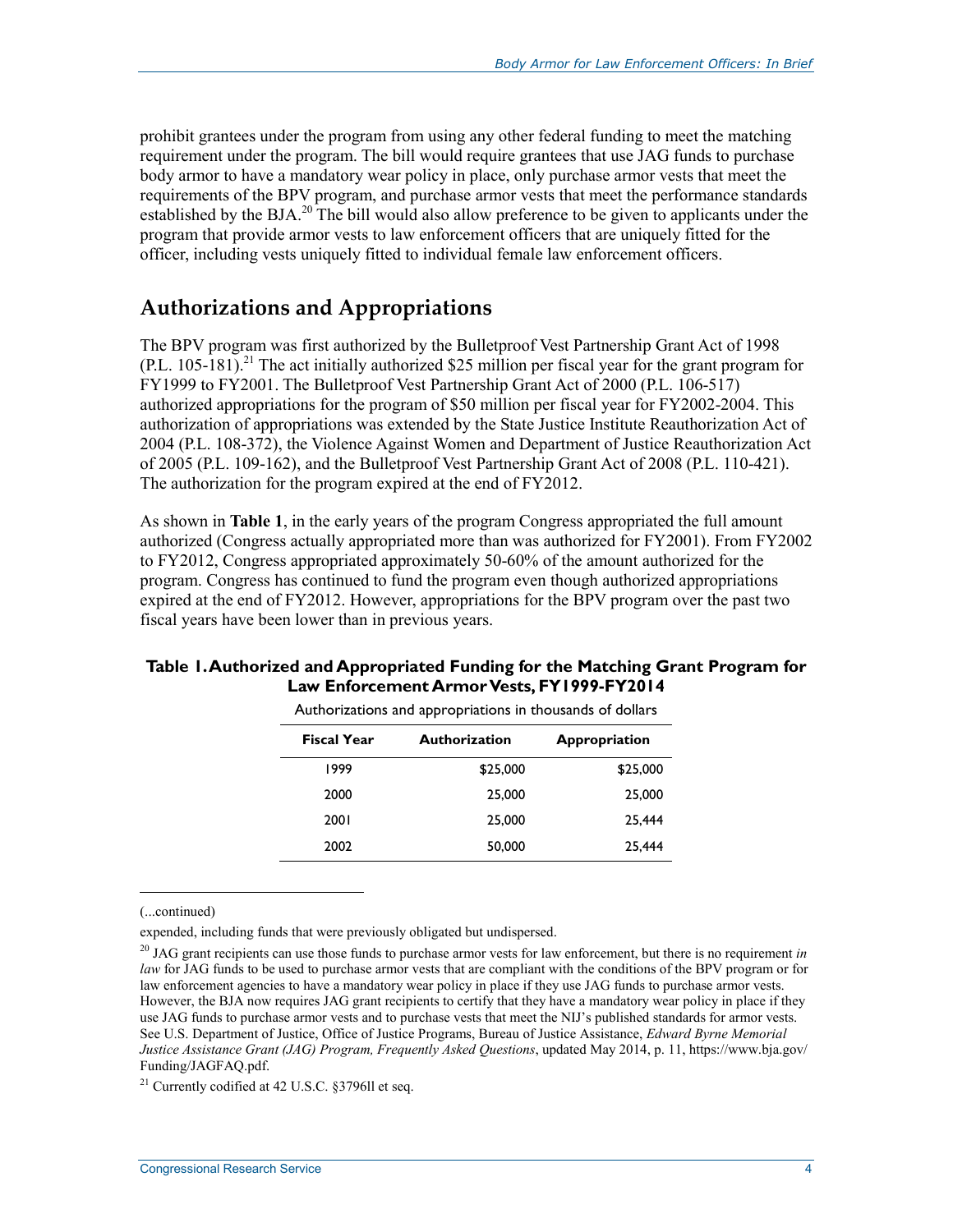| <b>Fiscal Year</b> | <b>Authorization</b> | Appropriation |
|--------------------|----------------------|---------------|
| 2003               | 50,000               | 25,279        |
| 2004               | 50,000               | 24,737        |
| 2005               | 50,000               | 24,666        |
| 2006               | 50,000               | 29,617        |
| 2007               | 50,000               | 29,617        |
| 2008               | 50,000               | 25,850        |
| 2009               | 50,000               | 25,000        |
| 2010               | 50,000               | 30,000        |
| 2011               | 50,000               | 24,850        |
| 2012               | 50,000               | 24,000        |
| 2013               |                      | 19,993        |
| 2014               |                      | 22,500        |

**Source:** The FY1999-FY2010 appropriations were provided by the U.S. Department of Justice, Community Oriented Policing Services Office. The FY2011 appropriation is based on a CRS analysis of P.L. 112-10. The FY2012 appropriation was taken from H.Rept. 112-284. The FY2013 appropriation was provided by the Department of Justice. The FY2014 appropriation was taken from the explanatory statement to accompany P.L. 113-76, printed in the January 15, 2014, *Congressional Record* (pp. H507-H532). Authorized appropriations were taken from P.L. 105-181, P.L. 106-517, P.L. 108-372, P.L. 109-162, and P.L. 110-421.

**Notes:** All appropriations reflect rescissions of current year budget authority. The FY2013 appropriation reflects the amount sequestered pursuant to the Budget Control Act of 2011 (P.L. 112-25).

#### **The Use of Armor Vests by Law Enforcement**

The ability of an armor vest to protect a law enforcement officer is based on whether the officer is wearing the vest and the level of effectiveness and performance of the vest.<sup>22</sup> The Bureau of Justice Statistics' (BJS) survey of local police departments found that 65% of police departments in 2007 (the most recent data available) required their officers to wear armor vests at all times and another  $10\%$  require their officers to wear armor vests in some circumstances.<sup>23</sup> In comparison, in 2003, 59% of police departments required their officers to wear armor vests all of the time and another 12% required them to wear armor vests part of the time.<sup>24</sup> In addition, 57% of sheriffs' offices required their deputies to wear armor vests at all times and 15% required their deputies to wear armor vest some of the time.<sup>25</sup> In 2003, 55% of sheriffs' offices required their deputies to

<sup>&</sup>lt;u>.</u> 22 U.S. Government Accountability Office (GAO), *Law Enforcement Body Armor: DOJ Could Enhance Grant Management Controls and Better Ensure Consistency in Grant Program Requirements*, GAO-12-353, February 2012, p. 32, hereinafter "GAO body armor report."

<sup>23</sup> Brian A. Reaves, *Local Police Departments, 2007*, Department of Justice, Office of Justice Programs, Bureau of Justice Statistics, NCJ 231174, Washington, December 2010, p. 19, http://www.bjs.gov/content/pub/pdf/lpd07.pdf.

<sup>24</sup> Matthew J. Hickman and Brain A. Reaves, *Local Police Departments, 2003*, Department of Justice, Office of Justice Programs, Bureau of Justice Statistics, NCJ 210118, Washington, May 2006, p. 25, http://www.bjs.gov/content/pub/ pdf/lpd03.pdf.

<sup>25</sup> Andrea M. Burch, *Sheriffs' Offices, 2007—Statistical Tables*, U.S. Department of Justice, Office of Justice Programs, Bureau of Justice Statistics, NCJ 238558, Washington, December 2012, p. 15, http://www.bjs.gov/content/pub/pdf/ so07st.pdf.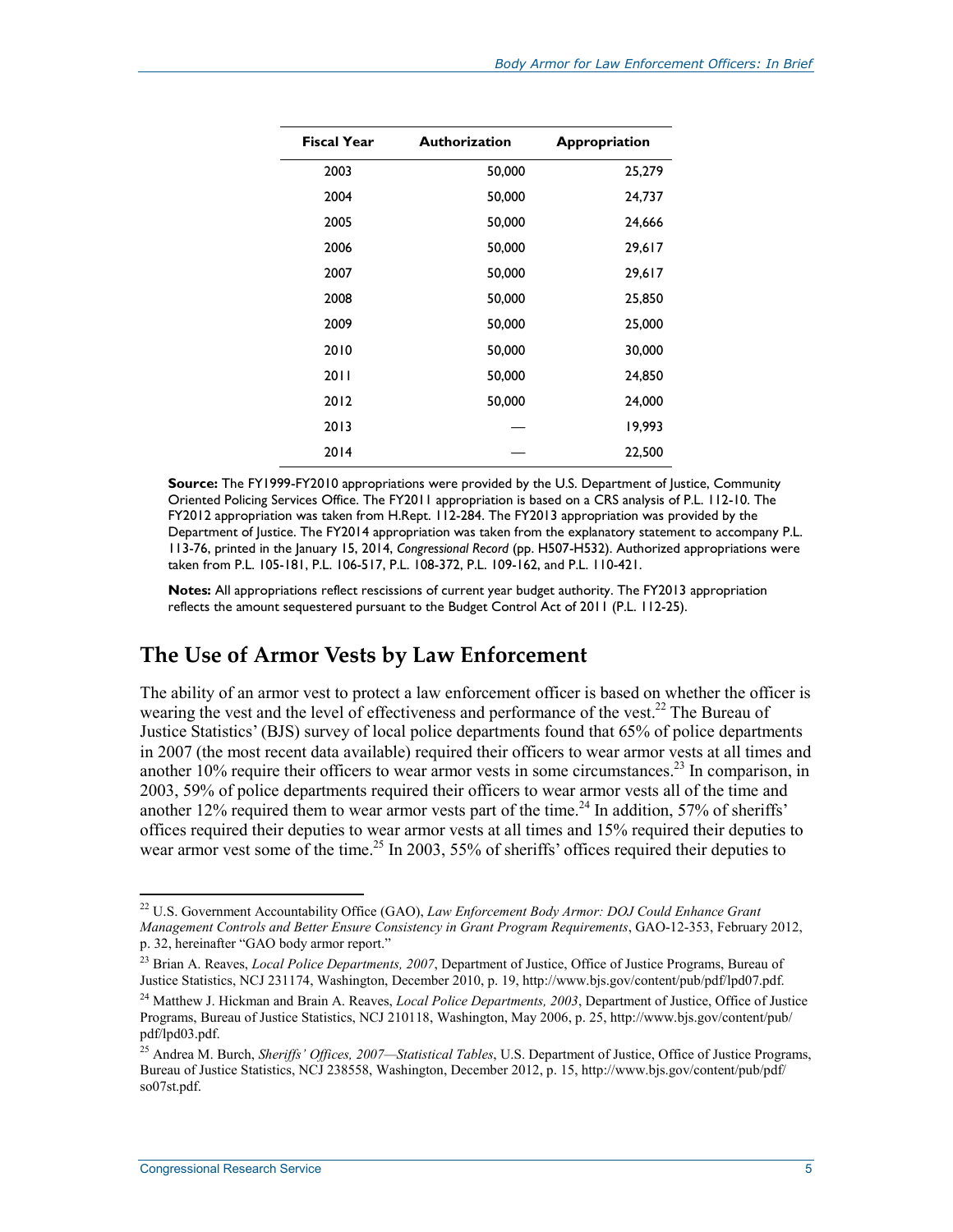wear armor vests all of the time and 15% required deputies to wear them in some circumstances.<sup>26</sup> These data show that most law enforcement agencies require officers to wear body armor, but there is still a significant percentage of law enforcement agencies that do not, or that require law enforcement officers to wear body armor only some of the time.

There are several factors that affect whether a law enforcement officer will wear an armor vest. A survey of law enforcement officers conducted by the Police Executive Research Forum (PERF) found that agency policy was the second most cited reason for why officers wore armor vests.<sup>27</sup> The first reason was safety concerns. The PERF survey also found that law enforcement officers comply with their agency's body armor policy either all  $(88%)$  or most  $(11%)$  of the time.<sup>28</sup> Comfort and fit is another factor that effects whether law enforcement officers wear armor vests. Law enforcement officers might not wear their vests because they cause discomfort through reduced mobility, increased weight, heat build-up under the vest, and chafing.<sup>29</sup> Ill-fitting body armor can especially be a problem for female law enforcement officers.

#### **The Life Cycle of Armor Vests**

There are no definitive data on how long an armor vest will last before it needs to be replaced.<sup>30</sup> Many manufacturers offer a five-year warranty on their armor vests, but this is not indicative of the useful lifespan of an armor vest.<sup>31</sup> Most armor vests are necessarily replaced several times over a law enforcement officer's career. There are several factors that can lead to the deterioration of an armor vest's effectiveness (1) wear and tear, (2) the use of dry cleaning solvents, harsh detergents, bleach, and accumulated soap residue, and (3) improper storage and exposure to environmental conditions (such as excessive moisture).<sup>32</sup> Law enforcement agencies also sometimes upgrade vests if they determine that the ammunition threat they face has increased and now exceeds the capacity of the vests issued to their officers.<sup>33</sup> Sometimes an armor vest might have to be replaced if an officer's weight has changed and the vest no longer fits properly.

The age of an armor vest alone does not cause its ballistic resistance to deteriorate.<sup>34</sup> The level of care and maintenance for the vest has been shown to have a greater impact than age.<sup>35</sup> An unused armor vest that is 10 years old may be perfectly acceptable for use. However, an armor vest that is

1

<sup>26</sup> Matthew J. Hickman and Brain A. Reaves, *Sheriffs' Offices, 2003*, U.S. Department of Justice, Office of Justice Programs, Bureau of Justice Statistics, NCJ 211361, Washington, May 2006, p. 25, http://www.bjs.gov/content/pub/ pdf/so03.pdf.

<sup>27</sup> Heath Grant, Bruce Kubu, and Bruce Taylor, et al., *Body Armor Use, Care, and Performance in Real World Conditions: Findings from a National Survey*, Executive Summary, Police Executive Research Forum, Washington, November 1, 2012, p. vi, https://www.ncjrs.gov/pdffiles1/nij/grants/240222.pdf, hereinafter "PERF, *Body Armor Use, Care, and Performance in Real World Conditions*."

<sup>28</sup> Ibid.

 $^{29}$  GAO body armor report, p. 33.

<sup>30</sup> U.S. Department of Justice, Office of Justice Programs, National Institute of Justice, *Selection and Application Guide to Personal Body Armor,* NIJ Guide 100-01, NCJ 189633, November 2001, p. 60, https://www.ncjrs.gov/pdffiles1/nij/ 189633.pdf, hereinafter, "NIJ, *Selection and Application Guide to Personal Body Armor*."

<sup>&</sup>lt;sup>31</sup> GAO body armor report, p. 34.

 $32$  GAO body armor report, p. 34.

<sup>33</sup> NIJ, *Selection and Application Guide to Personal Body Armor*, p. 60.

 $34$  Ibid., p. 61.

 $35$  Ibid.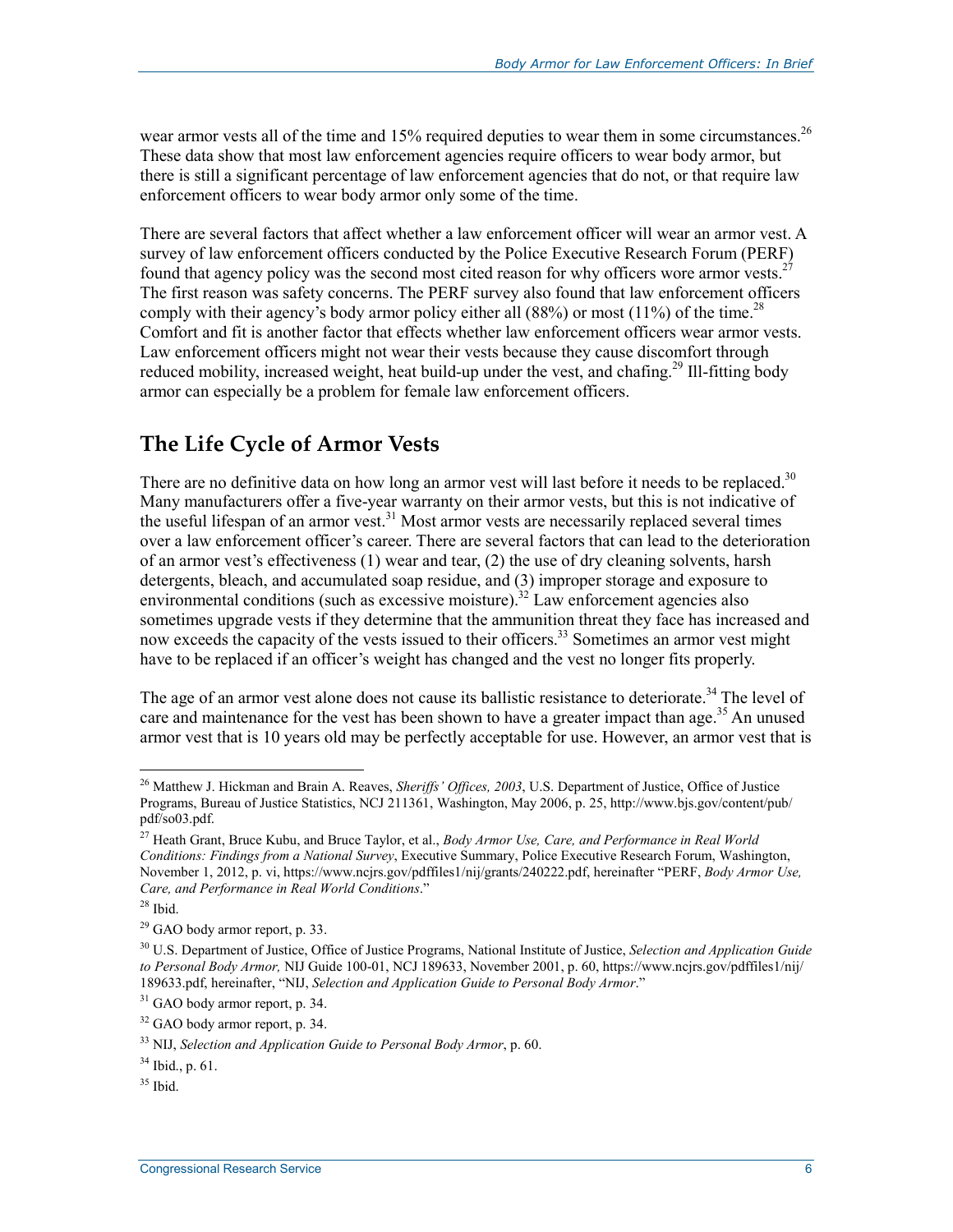only two or three years old, but has been worn regularly and poorly maintained might need to be replaced. Some law enforcement agencies have policies in place under which armor vests are automatically replaced after five years, but the NIJ warns that a replacement policy should be consistent with the way officers use their vests. $36$ 

Data from a survey of law enforcement officers conducted by PERF suggests that law enforcement officers may not be properly caring for and maintaining their body armor and that law enforcement agencies may need to do more to ensure that their officers properly care for their armor vests. Notable findings from the study include the following:

- Nearly 60% of law enforcement officers surveyed by PERF reported that they stored their body armor by hanging it on a clothes hanger, despite the fact that many manufacturers and department policies recommend that body armor should be stored flat to best sustain its performance in the long run.<sup>37</sup>
- A majority (65%) of surveyed law enforcement officers did not know that moisture reduces the ballistic protection afforded by body armor.<sup>38</sup> Only 9% of law enforcement officers reported that their agency conducts inspections for proper maintenance of body armor.<sup>39</sup>
- Approximately 28% of law enforcement officers reported not receiving any training about care and maintenance of their body armor.<sup>40</sup>
- A majority of officers (59%) reported that they learned about how to care and maintain their vests from manufacturer-provided literature and manuals.

#### **Effectiveness of Armor Vests**

There are no definitive data on the number of law enforcement officers whose lives have been saved by vests paid for, in part, with funds from the BPV program. A frequently cited statistic is that armor vests have saved the lives of more than 3,000 law enforcement officers over the past  $30$  years,<sup>41</sup> but it is impossible to determine how many of those vests were purchased with funds from the BPV program. The BJA reports that, based on data it collected in FY2012, armor vests were directly attributable to saving the lives of at least 33 law enforcement and corrections officers, an increase of 14% over FY2011.<sup>42</sup> At least 14 of those 33 vests had been purchased, in part, with funds from the BPV program.

However, as the NIJ notes, there is no such thing as bulletproof armor. Ballistic-resistant body armor provides protection against penetrating bullets and the blunt trauma associated with bullet impacts, but it will not stop all bullets. Some armor vests only protect against handgun bullets, while some others protect against rifle bullets. Armor vests help protect against death that could

<sup>1</sup> 36 Ibid.

<sup>37</sup> PERF, *Body Armor Use, Care, and Performance in Real World Conditions*, p. 46.

<sup>38</sup> Ibid., p. 59.

<sup>39</sup> Ibid., p. 51.

 $40$  Ibid., p. 58.

<sup>41</sup> U.S. Department of Justice, Office of Justice Programs, National Institute of Justice, *Body Armor*, http://www.nij.gov/topics/technology/body-armor/Pages/welcome.aspx.

<sup>42</sup> BJA, *Bulletproof Vest Partnership/Body Armor Safety Initiative*.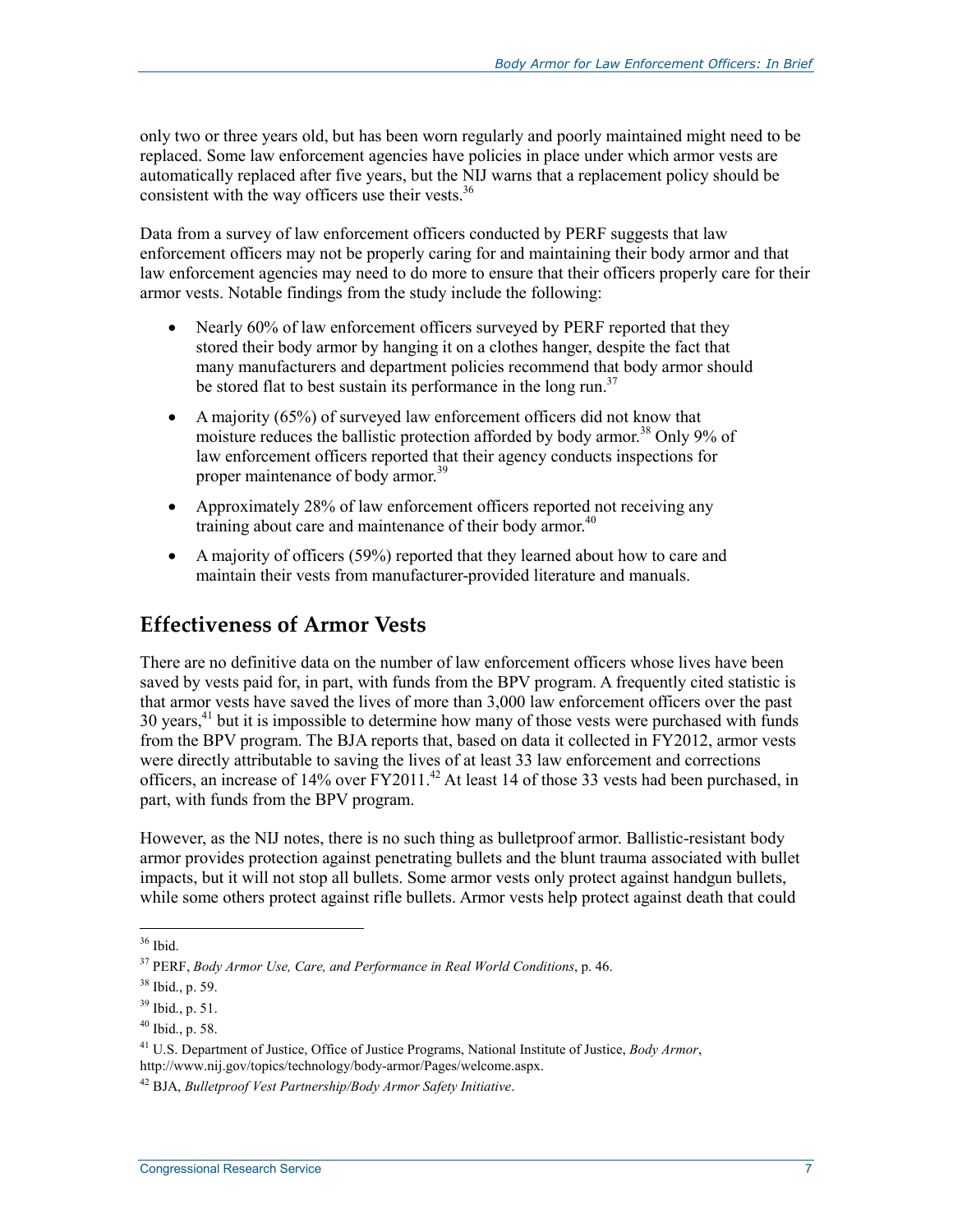result from sustaining a gunshot to the torso, but they will not protect against gunshots to the neck, head, or thigh. In some cases an officer might be killed even if he or she is wearing an armor vest, because the officer was shot with ammunition larger than the type the vest was rated to stop or because the officer was shot in the torso where there was a gap in the vest.

Data from the FBI indicate that 64% (345) of the 535 non-federal law enforcement officers feloniously killed in the line of duty between 2003 and 2012 were wearing body armor when they were killed. **Figure 1** shows how many law enforcement officers were wearing body armor at the time of their deaths.



**Figure 1. Law Enforcement Officers Feloniously Killed in the Line of Duty Who Were Wearing Body Armor, 2003-2012** 

**Source:** CRS presentation of data from *Law Enforcement Officers Killed and Assaulted, 2012*, Table 37.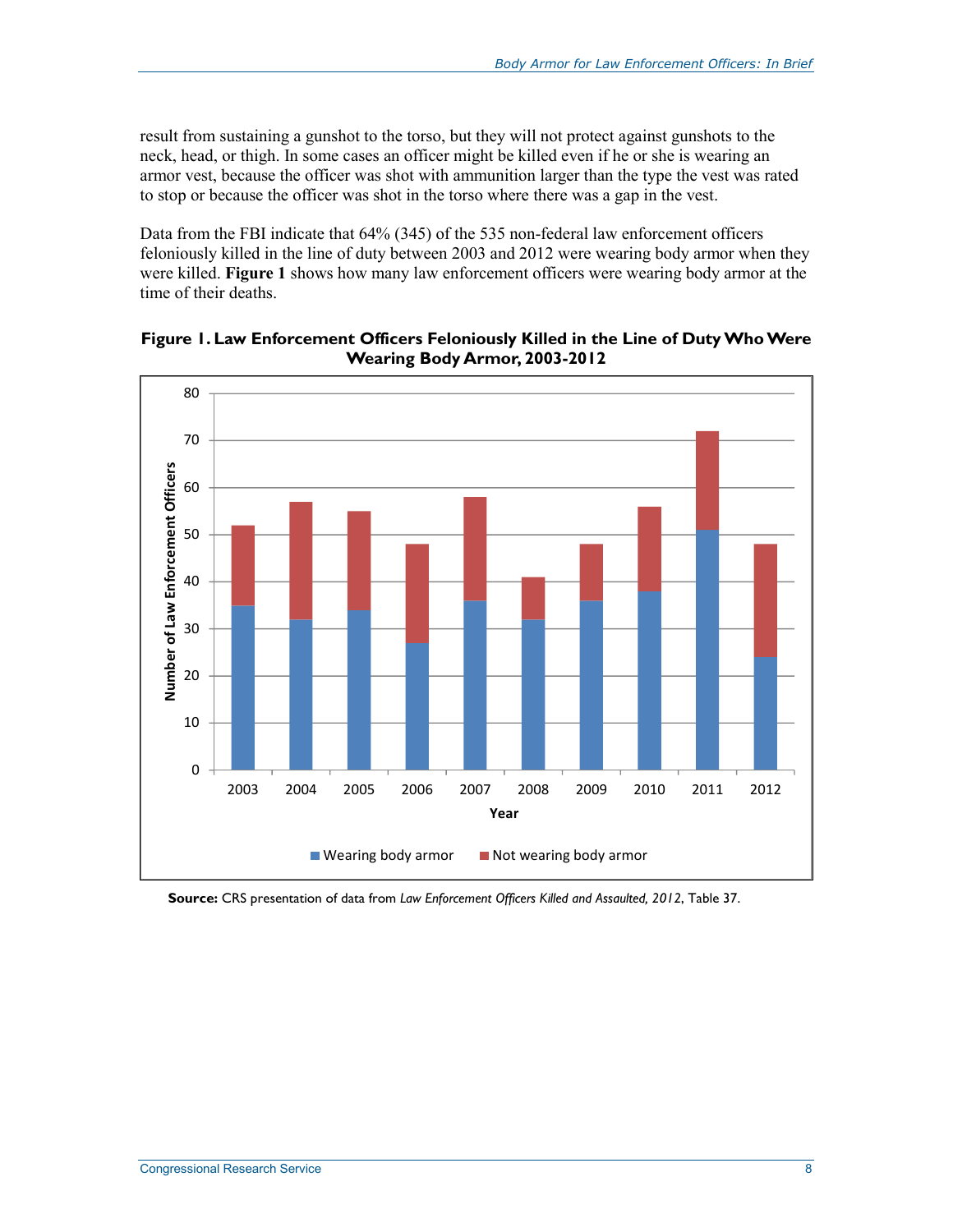**Figure 2** indicates that most law enforcement officers who were killed with a firearm while wearing body armor were shot in the head or throat rather than the torso. Between 2003 and 2012, approximately 31% of the officers killed with a firearm while wearing body armor were shot in the torso.



**Figure 2. Location of Fatal Wound for Law Enforcement Officers Killed with a Firearm While Wearing Body Armor** 

**Source:** CRS presentation of data from *Law Enforcement Officers Killed and Assaulted, 2012*, Table 38.

**Notes:** The data provided by the FBI is more specific than what is presented in Figure 2. "Head or throat" includes "front head," "rear head," "side head," and "neck/throat." "Torso" includes "front upper torso/chest," "rear upper torso/back," "front lower torso/stomach," and "rear lower torso/back." "Other" includes "front below waist," "rear below waist," and "arms/hands."

Even though about one-third of the law enforcement officers who were killed with a firearm while wearing an armor vest between 2003 and 2012 were shot in the torso, data from the FBI indicate that in only one instance was a death the result of the vest failing (i.e., the vest did not stop a bullet it was designed to stop).<sup>43</sup> About 21% of law enforcement officers who died while wearing body armor after being shot in the torso died because the officer was shot with ammunition that was more powerful than the vest's capability to stop. In another 73% of cases, the law enforcement officer was killed because he or she was struck in a part of the torso that was

<sup>1</sup> 43 U.S. Department of Justice, Federal Bureau of Investigation, *Law Enforcement Officers Killed and Assaulted, 2012*, Table 40.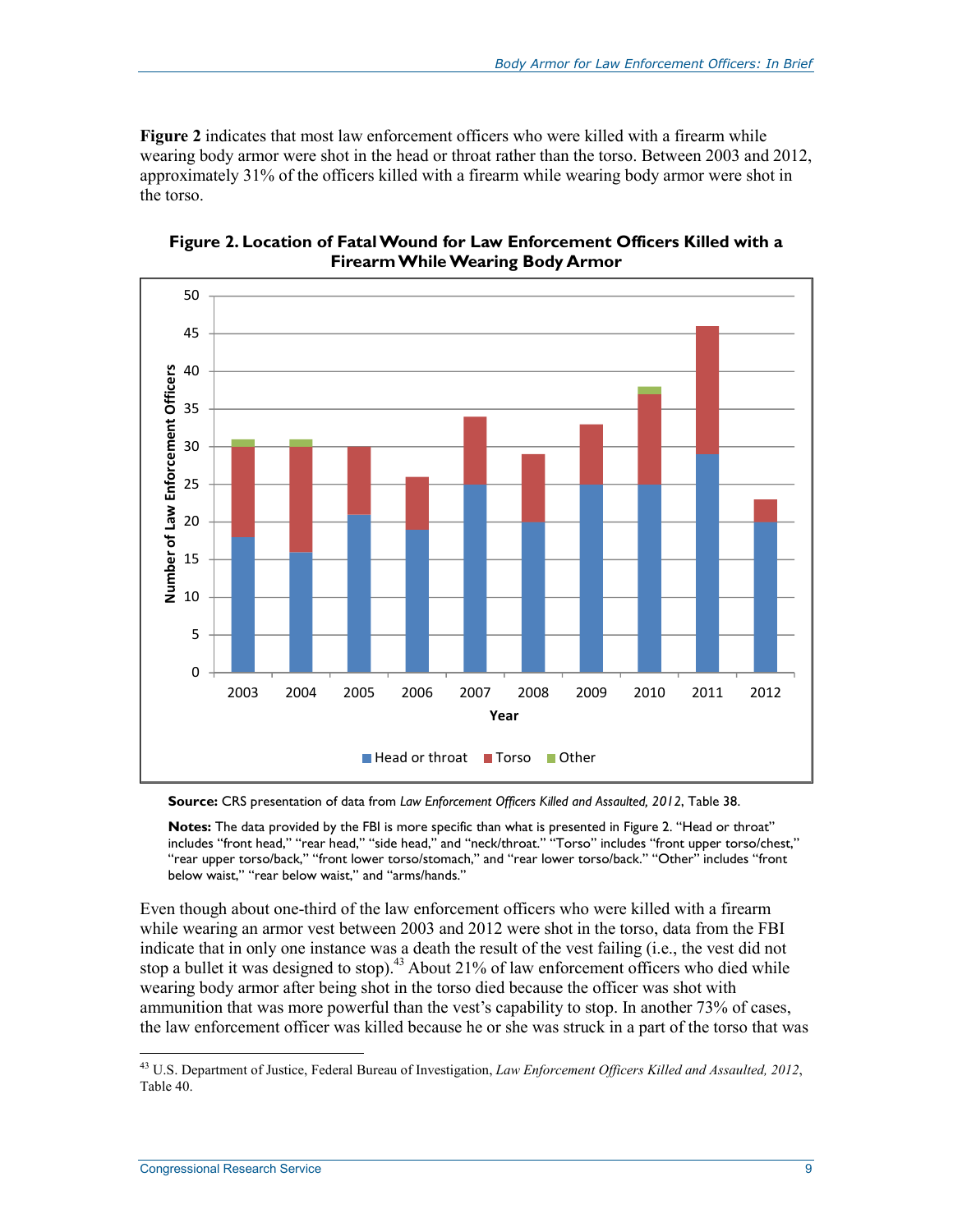not protected by the vest (e.g., the bullet entered through the side panels of the vest, the armhole, or the shoulder area).

While there are limits on how much protection armor vests can provide, the risk of dying from a gunshot wound to the torso is 3.4 times higher for law enforcement officers who do not wear armor vests.<sup>44</sup> It has been estimated that the marginal benefit that would result from universal use of body armor by law enforcement officers is nearly double the cost, and universal use would save at least an additional 8.5 lives per year.<sup>45</sup>

#### **Selected Issues for Congress**

How much support, if any, should the federal government provide for something that is a prerogative of state and local governments? This is a perpetual question relating to any federal assistance for state and local law enforcement. It is an issue policy makers might consider when debating S. 933, which would reauthorize funding for the BPV program through FY2018. On the one hand, there is an argument to be made that police officers are state and local employees who are enforcing state and local laws, and hence it the responsibility of state and local governments to provide the resources necessary, including armor vests, for them to do their jobs safely and effectively. A number of Department of Justice (DOJ) grant programs provide "seed" money for state and local governments to get a program up and running, or to expand an existing program, but the grant recipient will eventually be responsible for taking on the cost and continuing the program. This might not be the case for a program that provides money to help law enforcement agencies purchase body armor for officers. As previously discussed, armor vests are not a onetime purchase; they need to be replaced in order to ensure their effectiveness. This fact may raise doubts about whether the federal government will ever be able to stop providing funding for the purchase of armor vests. On the other hand, law enforcement officers face a higher risk of suffering a fatality while at work than the average American worker.<sup>46</sup> Some policy makers might argue that Congress has an interest in helping law enforcement agencies ensure the safety of their employees to the extent practicable. Even though Congress appropriates tens of millions of dollars each fiscal year for the BPV program, it is still a relatively small amount compared to what Congress appropriates for some other DOJ grant programs. Finally, as discussed previously, a cost-benefit analysis has shown that investment in armor vests provides a substantial "bang for the buck"

The Government Accountability Office (GAO) found that the BPV program has millions of dollars in previously appropriated funding that has not been deobligated. According to the GAO, between FY1999 and November 2011, the BJA awarded \$340 million in grants under the BPV program, but only about \$247 million has gone to grantees through reimbursements for purchased armor vests. $47$  Of the approximately \$93 million in undisbursed funds, \$14 million was actually deobligated by the BJA, \$27 million could be deobligated, and \$52 million was from grants that,

1

<sup>44</sup> Tom LaTourrette, "The Life-Saving Effectiveness of Body Armor for Police Officers," *Journal of Occupational and Environmental Hygiene*, vol. 7 (2010), pp. 557-562.

<sup>&</sup>lt;sup>45</sup> The author assumed that armor vests would have to be purchased for 236,000 law enforcement officers at a cost of \$112 per officer-year (i.e., one year worked by one officer). The author assumed that the value of one statistical life was \$6 million and that 8.5 lives per year would be saved by universal used of body armor. Ibid.

<sup>&</sup>lt;sup>46</sup> The fatality risk for a law enforcement officer in the United States is 15.6 per 100,000 workers, which is nearly four times greater than the average American worker. Ibid., p. 557.

 $47$  GAO body armor report, p. 19.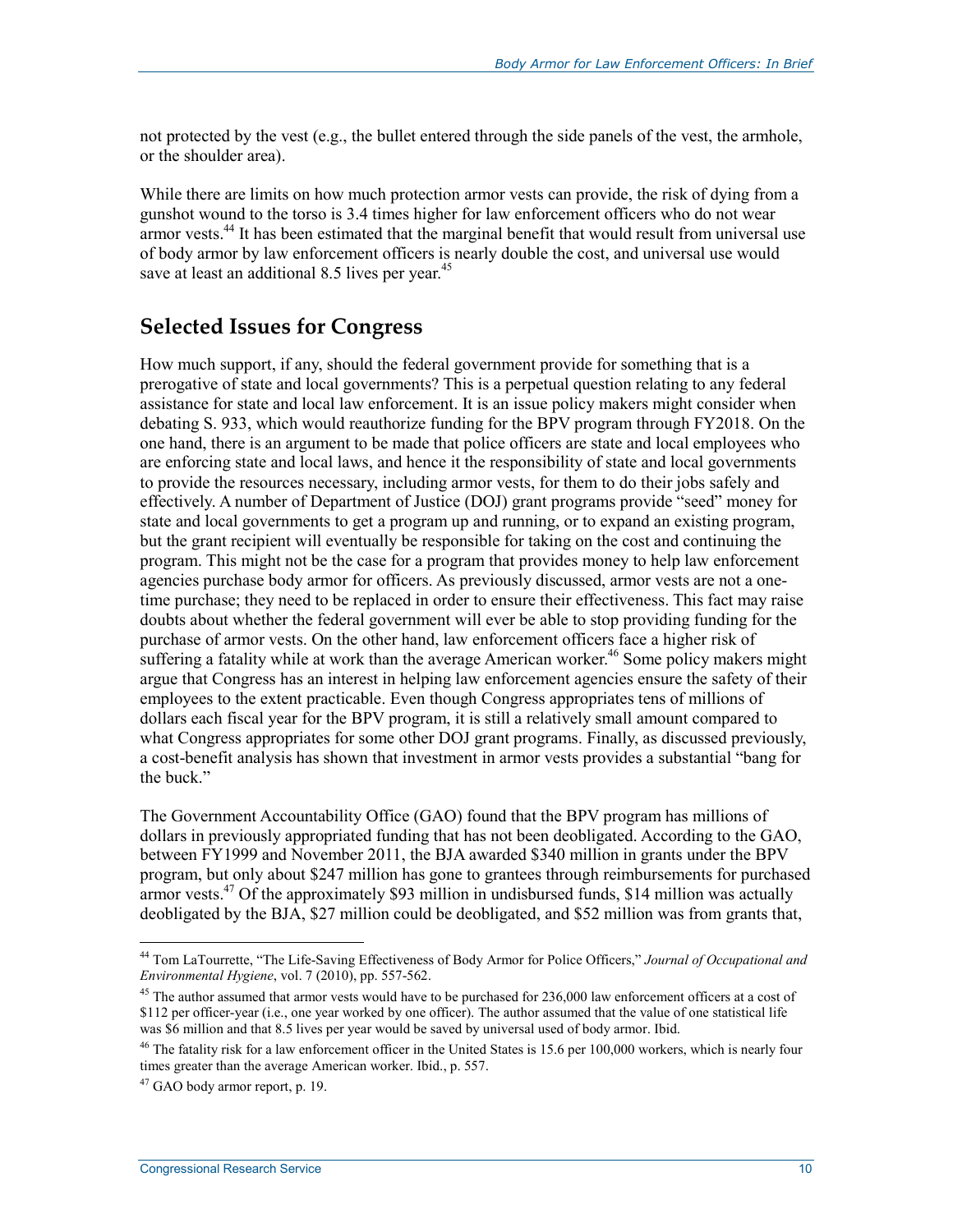at the time, were still open.48 It appears that Congress is trying to address this issue in S. 933. The bill would rescind any unobligated balances from the BPV program that are left at the end of FY2015 and return the funds to the General Fund of the Treasury. If Congress wants to rescind the balances remaining in the BPV program, policy makers might consider whether it would be equally effective to allow the BJA to retain the funds. Since appropriations for the BPV program are "no-year" funds, the deobligated balances could be used by BJA to make future awards, which might decrease the amount the DOJ would request for the program in future fiscal years. The GAO notes that beginning with FY2008, the BJA started to automatically extend the twoyear grant period for any grantee under the BPV program with undisbursed funds. This means that if a grantee with expiring funds applies for a new grant under the BPV program, the BJA automatically extends the term of the previous award for another two years and subtracts the amount of the undisbursed funds from the new award.<sup>49</sup>

Another issue policy makers might consider while debating the reauthorization of the BPV program is whether to invest additional funding in advancing body armor technology. An armor vest is only effective when the law enforcement officer is wearing it. Some law enforcement officers might stop wearing their armor vests if they find them to be uncomfortable or cumbersome. Armor vests that are designed to protect against larger-caliber rifle bullets can be more uncomfortable because they are made with hard components, unlike vests that are designed to stop smaller caliber bullets from handguns, which are made with soft components. Also, as previously discussed, there have been instances where law enforcement officers have been killed while wearing body armor because the officer was struck in the torso in an area not covered by the vest or the bullet went through the vest's side panels. Policy makers might consider whether to provide additional funding to the NIJ to do more research into developing new technology in ballistic material that could provide a higher level of protection while also being lighter and more comfortable, or new designs in armor vest that provide more protective coverage. Congress could also consider providing funding for the NIJ to do more research into armor vests that provide a better fit for female officers.

Policy makers might also consider whether additional steps should be taken to help ensure that law enforcement officers properly maintain their body armor. As previously discussed, some law enforcement officers do not properly store their armor vests, and some officers are not aware that moisture can reduce their vests' effectiveness. In addition, most law enforcement agencies do not regularly inspect officers' vests for proper maintenance, and some agencies do not have training for officers about how to care for and maintain their vests. Congress might consider whether making formal care and maintenance training requirements should be a condition of receiving funds under the BPV program, much like the mandatory wear policy the BJA put in place. Congress could also consider allowing the BJA to give preference for awards to law enforcement agencies that have procedures in place to train their officers on how to properly care for and maintain body armor and provide a space for their officers to properly store their vests when they are not wearing them.

1 48 Ibid.

 $49$  Ibid.